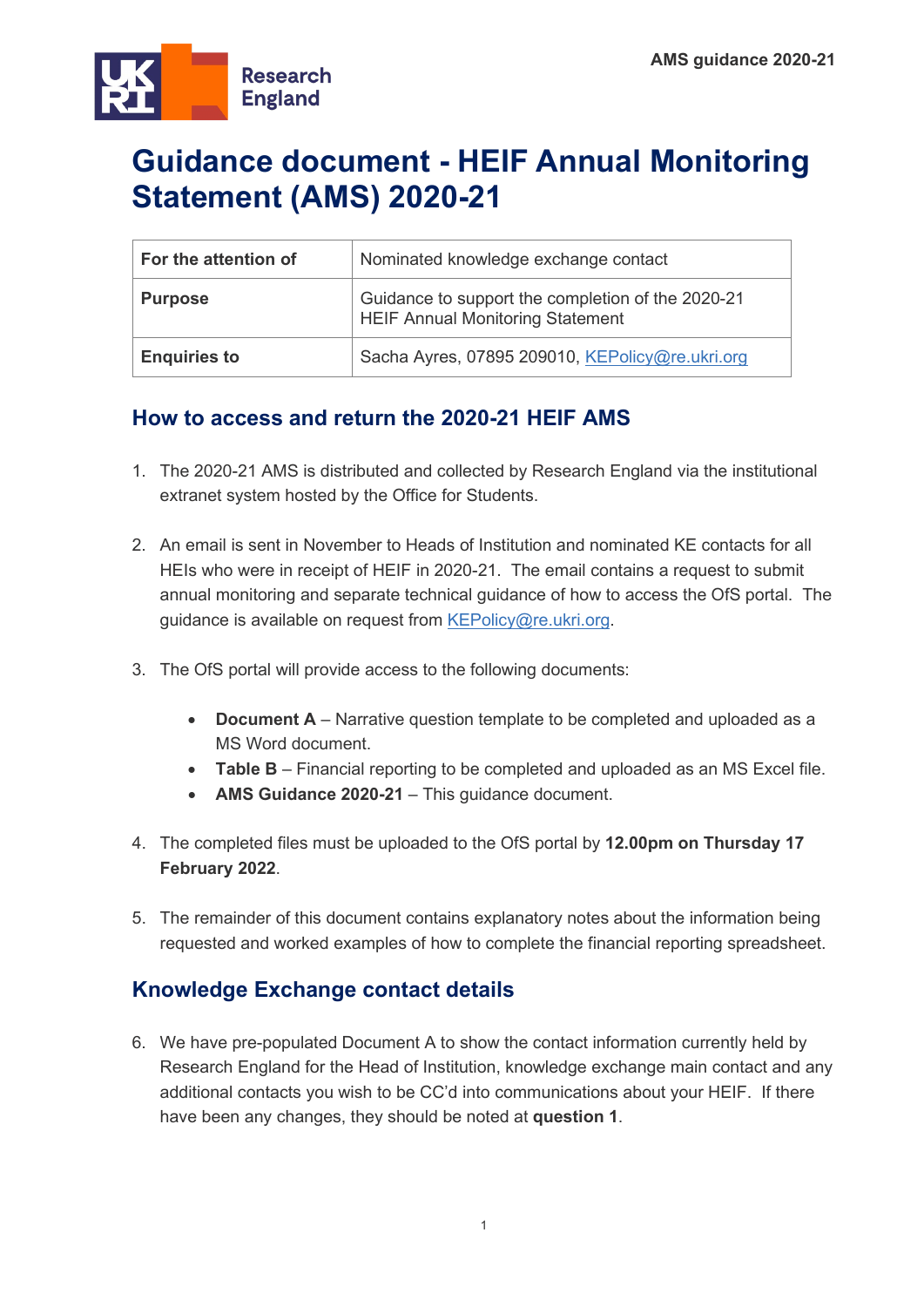

# **Use of HEIF and progress against strategic objectives**

- 7. **Question 2** is requesting a narrative update on how you have used your 2020-21 HEIF allocation to further your strategic objectives for KE and highlight any achievements or progress made against your strategic objectives. The purpose of this question is to enable us to understand how you are using HEIF to further your objectives and any particular achievements or progress made in relation to the plans you have outlined in previous submissions. This primary element of the question is required, please respond with a maximum of 2,000 words.
- 8. We are also inviting you to highlight in your response any examples of HEIF supported KE activities that you have found to be particularly innovative or impactful; or improvements in efficiently or effectiveness in the way you have used your HEIF. The purpose of this is to assist us to continue building a strong evidence base for the value of HEIF. This element is not required, but we would be interested to see any relevant examples you would like to share.

# **Changes to strategic objectives**

- 9. **Question 3** asks you whether you have made any significant changes to the strategic objectives for knowledge exchange that were summarised in your 2021 HEIF Accountability Statement.
- 10. If there are no changes to report, you do not need to provide a response to this question, but if you have made changes please provide a brief summary.

### **Background**

11. In July 2020 we published [RE-P-2020-03 HEIF policies and priorities 2020-21 to 2024-](https://re.ukri.org/sector-guidance/publications/heif-policies-and-priorities/) [25.](https://re.ukri.org/sector-guidance/publications/heif-policies-and-priorities/) This document set out our accountability requirements for the funding period 2020- 21 to 2024-25 which included asking about your strategic objectives for knowledge exchange and your plans for HEIF. Formal approval of your accountability statement was confirmed to you in the summer of 2021. In this question we are checking whether there have been any substantive changes to your KE strategic goals which would impact your plans for HEIF.

# **Table B - HEIF allocation spend profile 2020-21**

12. **Question 4** requires the completion and return of the HEI specific prepopulated spreadsheet 'Table B'. This will enable you to report actual HEIF spend during the year and provide a breakdown of how the funding was allocated across pre-determined 'type of expenditure' and 'infrastructure categories' detailed below.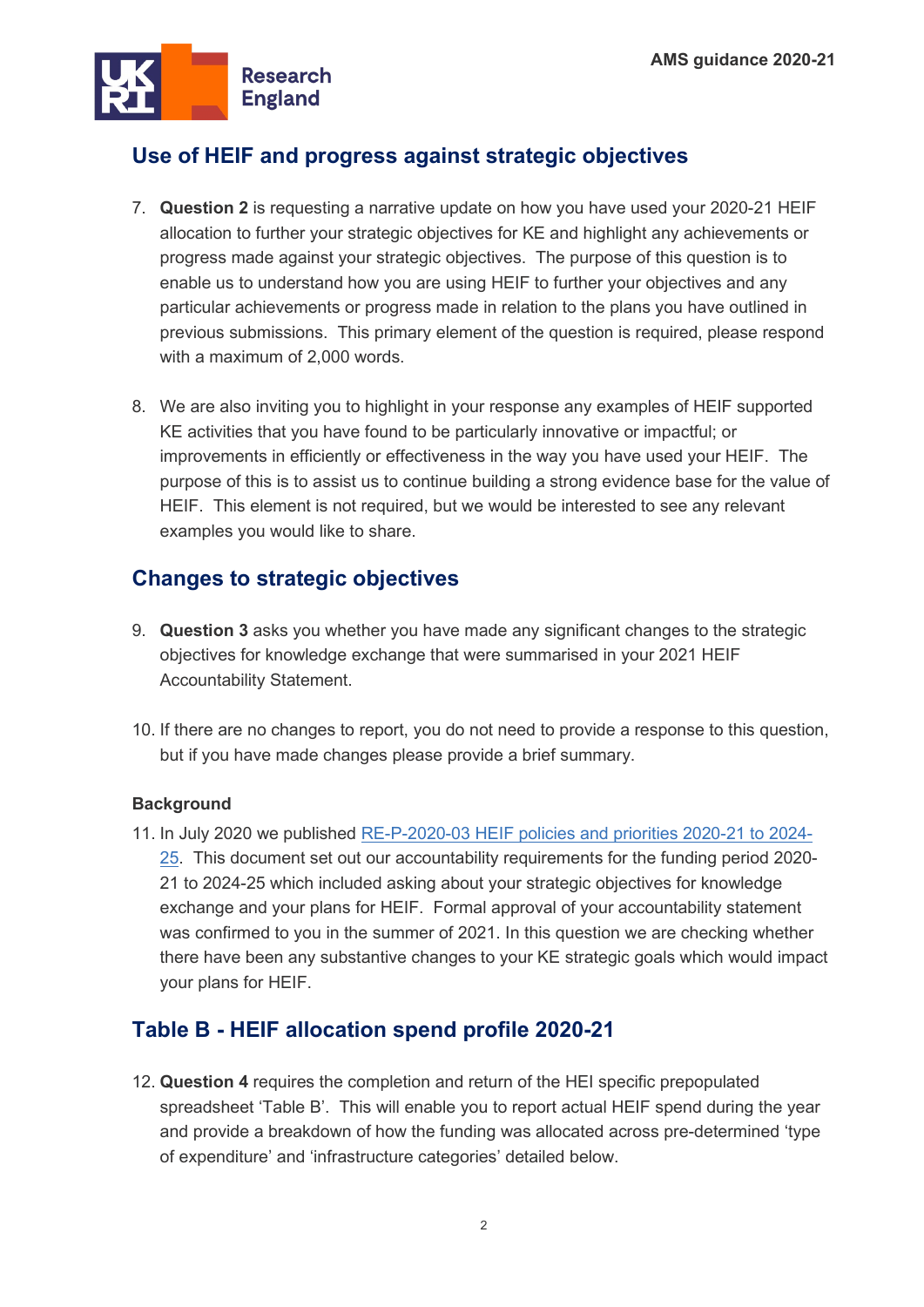

- 13. Research England will use the information provided in this table to:
	- Confirm that HEIF allocations have been spent in the funding period in accordance with the conditions of grant.
	- Confirm that any previously reported underspends have been fully resolved in the subsequent funding period.
	- Collate sector wide information on the use of HEIF, including any changes resulting from the Industrial Strategy uplift, to inform funding policy.
	- Inform research evaluation undertaken to estimate the benefits delivered by HEIF (return on investment) by linking HEIF allocations through infrastructure categories with HE-BCI outputs.

## **How to report resolution of previous underspends.**

- 14. The Table B spreadsheet also includes a column that will be pre-populated to show the HEIF actual spend that you reported in 2019-20. For providers who have not previously received a HEIF allocation, this will display as zero.
- 15. If you previously reported 100% spend of your HEIF allocation, (including any top ups) this additional column is only for reference.
- 16. If you have previously reported an underspend for 2019-20, the total actual expenditure for 2020-21 should also reflect the prior underspend being resolved, i.e. your total expenditure will be greater than your total allocation.
- 17. The excel workbook will contain a mathematical validation check across the two years for this comparison and you will be asked for an explanation if you have not reported that a previous underspend has been resolved in the subsequent year. Refer to Annex B (Figure 1) for a worked example of this.
- 18. The same mathematical check will also trigger a validation check if you have previously reported the resolution of an underspend but this year you are reporting a full spend, i.e. your total expenditure shows as greater than your total HEIF allocation over the two years. Please provide a brief note of the reason in the explanation box, e.g. resolution of prior underspend.

### **Expenditure categories**

- 19. Table B will require you to break down your actual expenditure by '**Type of expenditure**':
	- a. **Investment in dedicated KE staff**: Costs of employing and supporting staff involved directly in KE (e.g. KE offices; enterprise offices).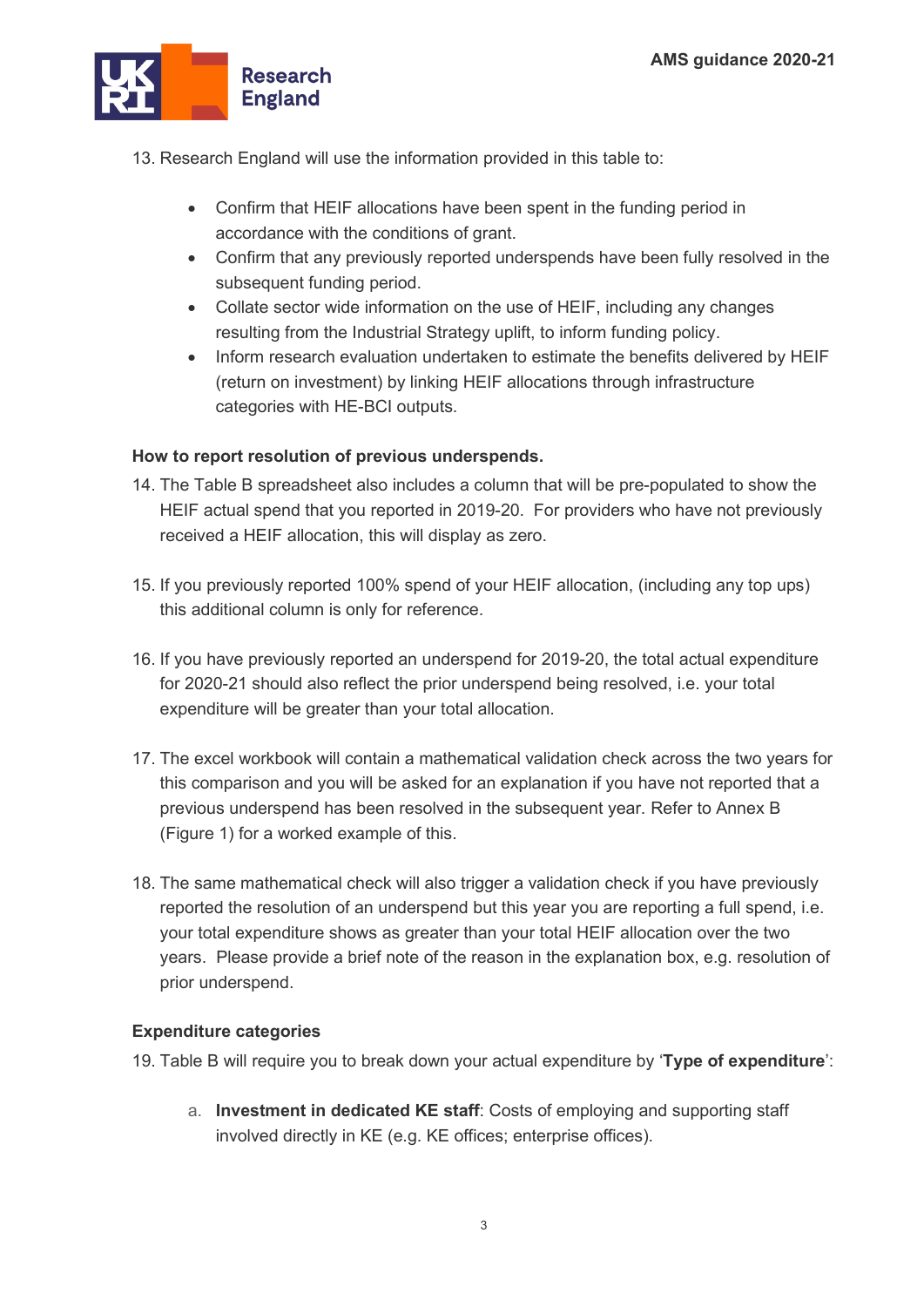

- b. **Investment in academic staff:** Cost of KE training for academics and buying the time of academics for KE activity, as well as supporting salaries for leadership in KE.
- c. **Expenditure towards other costs:** Non staff costs related to all forms of KE projects including proof of concept, matched and seed funding and pump-priming or events.

## **Infrastructure categories**

- 20. Within each 'type of expenditure' we also require you to estimate the proportion of allocated funds (or of time supported from the funds) that has been focused on the following categories of infrastructure/activity. The percentages within each 'type of expenditure' must sum to 100%. The infrastructure categories are listed below, and examples of included activities are provided at **Annex A** with a worked example of how to breakdown activity provided at **Annex B** (figure 2):
	- a. Facilitating the research exploitation process (non-technology transfer)
	- b. Commercialisation of research (technology transfer)
	- c. Skills and human capital development
	- d. Supporting the community & public engagement
	- e. Knowledge sharing and diffusion
	- f. Enterprise and entrepreneurship
	- g. Exploiting the physical assets of the HEI

### **Validation checks**

21. The spreadsheet contains four validation checks, in two forms:

a. **Mathematical checks** – Checks 1 and 2 are basic checks to confirm that information has been entered correctly, e.g. that all the infrastructure categories under a given expenditure type total 100%. Do not upload table B with a failure at validation check 1 or 2. NB: If you use decimal places for your infrastructure category breakdowns, you

may find that automatic rounding causes a validation failure even though the total displays as 100%. In this case please round manually and re-enter the data so that it totals 100%.

b. **Policy checks** – Checks 3 and 4 verify that allocations have been spent in full e.g. where if the total spend does not equal your total HEIF allocation. You may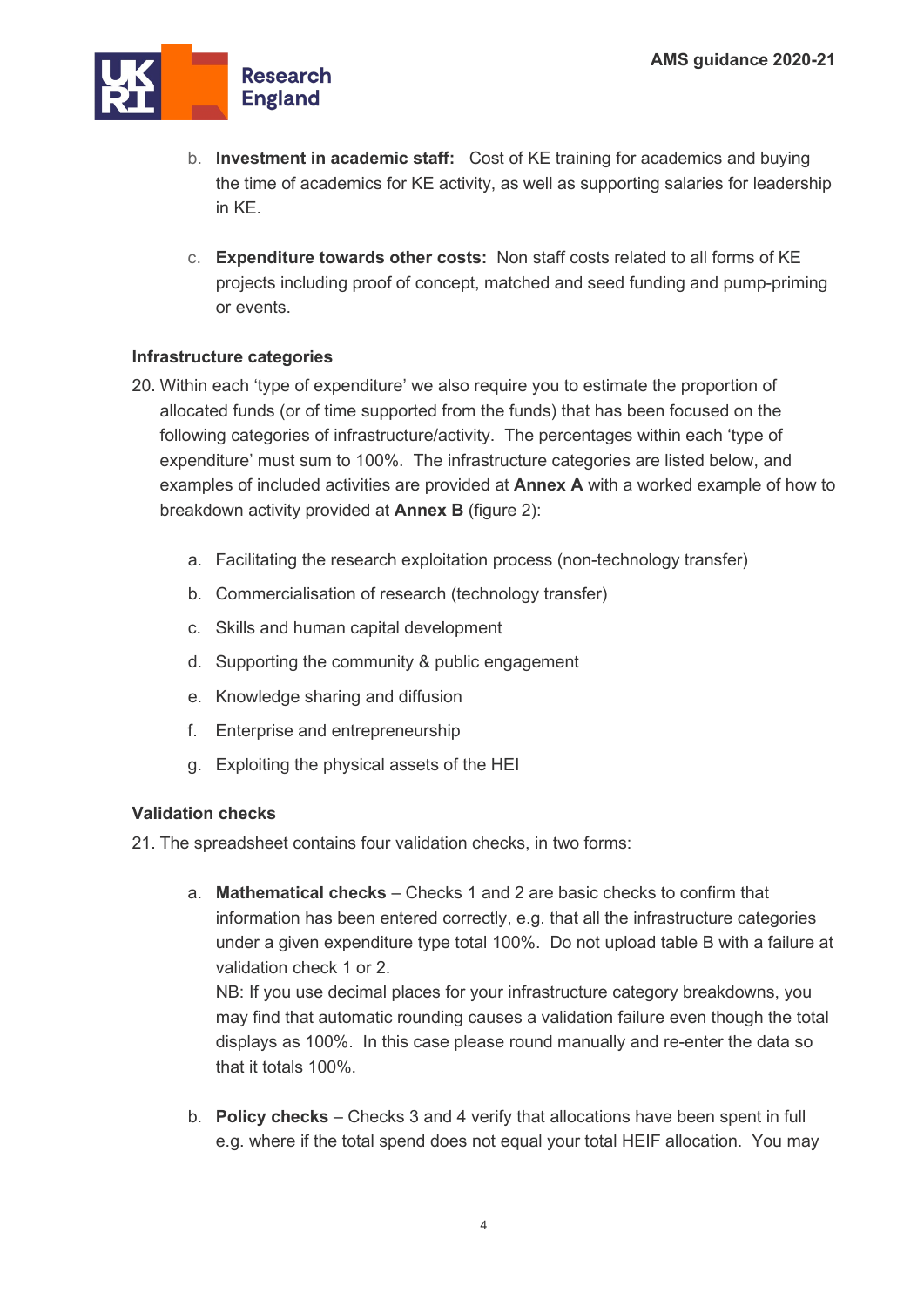

submit the return with a validation failure at checks 3 or 4 provided that an explanation has been given on the 'HEIFValidation' worksheet.

22. If you are unable to resolve a validation error, please contact  $KEPolicy@re.ukri.org$  to discuss.

# **Current 2021-22 HEIF allocation spend position**

- 23. **Question 5** is asking about your spend position for the current allocation period. It is a general condition of Research England's knowledge exchange funding that we do not fund in advance of need (see RE-P-2020-03 HEIF policies and priorities 2020-21 to [2024-24\)](https://re.ukri.org/sector-guidance/publications/heif-policies-and-priorities/). We therefore expect each HEIF allocation to be spent in full by the end of the funding period (academic year). In exceptional circumstances where you think you will underspend on your allocation you need to formally notify this directly to Research England separate to the AMS.
- 24. The 2020-21 AMS is retrospective, looking backwards and issued mid-way through the 2021-22 allocation period. The purpose of question 5 is to enable Research England to understand if there are significant risks of underspends for HEIF in the in the current allocation period.
- 25. Research England will engage with any institutions reporting risks further into the funding period.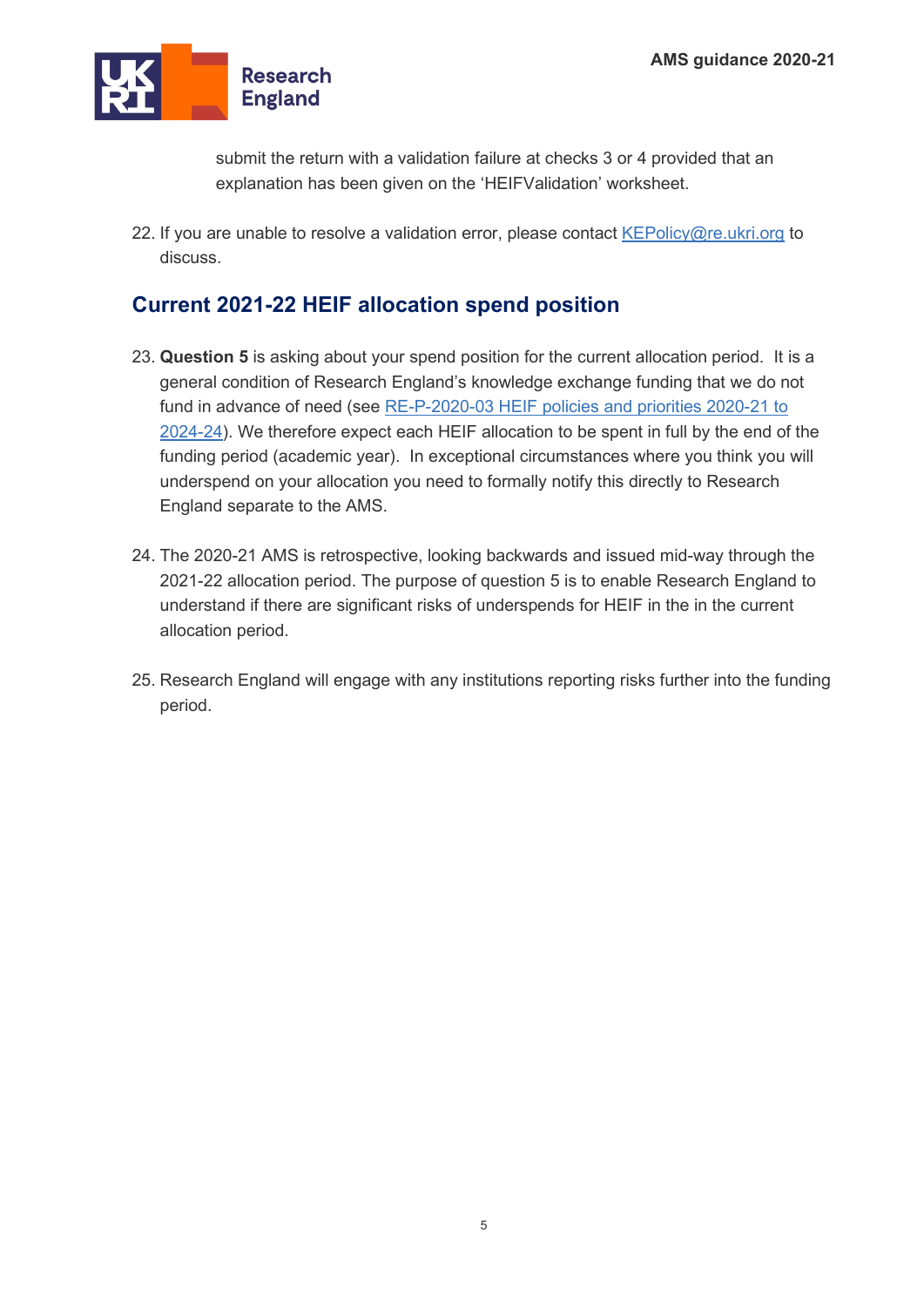

# **Annex A - Infrastructure categories**

Provided below are examples of activities that may be found within each infrastructure category, these are not exhaustive lists.

## **Facilitating the research exploitation process (non-technology transfer)**

E.g. Business development including facilitating collaborative research, contract research, developing capabilities and supporting academics to exploit research exploitation opportunities and providing client, legal support and IP advice; Consultancy services including consultancy delivery, managing academic consultancy activities and supporting case making; External relations including identification and engagement with strategic partners, external research fundraising, network management and events and student placements; Press communications and marketing including both online and offline marketing and communications; Dialogue with policy-makers; Supporting access points for external organisations.

## **Commercialisation of research (technology transfer)**

E.g. Support for intelligence and analysis including due diligence and market analysis; Support for knowledge ownership including patenting, IP, legal, licensing, start up and marketing advice; Investment funding including seed funding start-ups and spin-offs, supporting translational funding applications, management of investment networks and collaborative investment funds; Pro-active business development including identifying and engaging with key partners.

### **Skills and human capital development**

E.g. Supporting development and delivery of CPD/short courses for career development, bespoke training, business skills and entrepreneurship etc.; Lifelong learning including for academics and students, professional and personal education and employability; Work placements and project experience for apprenticeships, internships or work experience and support for work-based placements and student consultancy projects; Curriculum development with external partners.

## **Supporting the community & public engagement**

E.g. Supporting public engagement in research (PER) including pilot initiatives to public engagement; Developing community and social capital including hosting participative community projects, programmes and events, working with at-risk social groups; Supporting student and staff volunteering such as voluntary services, community projects, study or work abroad programmes and young person mentoring; Supporting knowledge diffusion including public lectures, exhibitions or museum education (noting overlap with specific knowledge sharing and diffusion category); Supporting social cohesion such as hosting information hubs or working with local charities.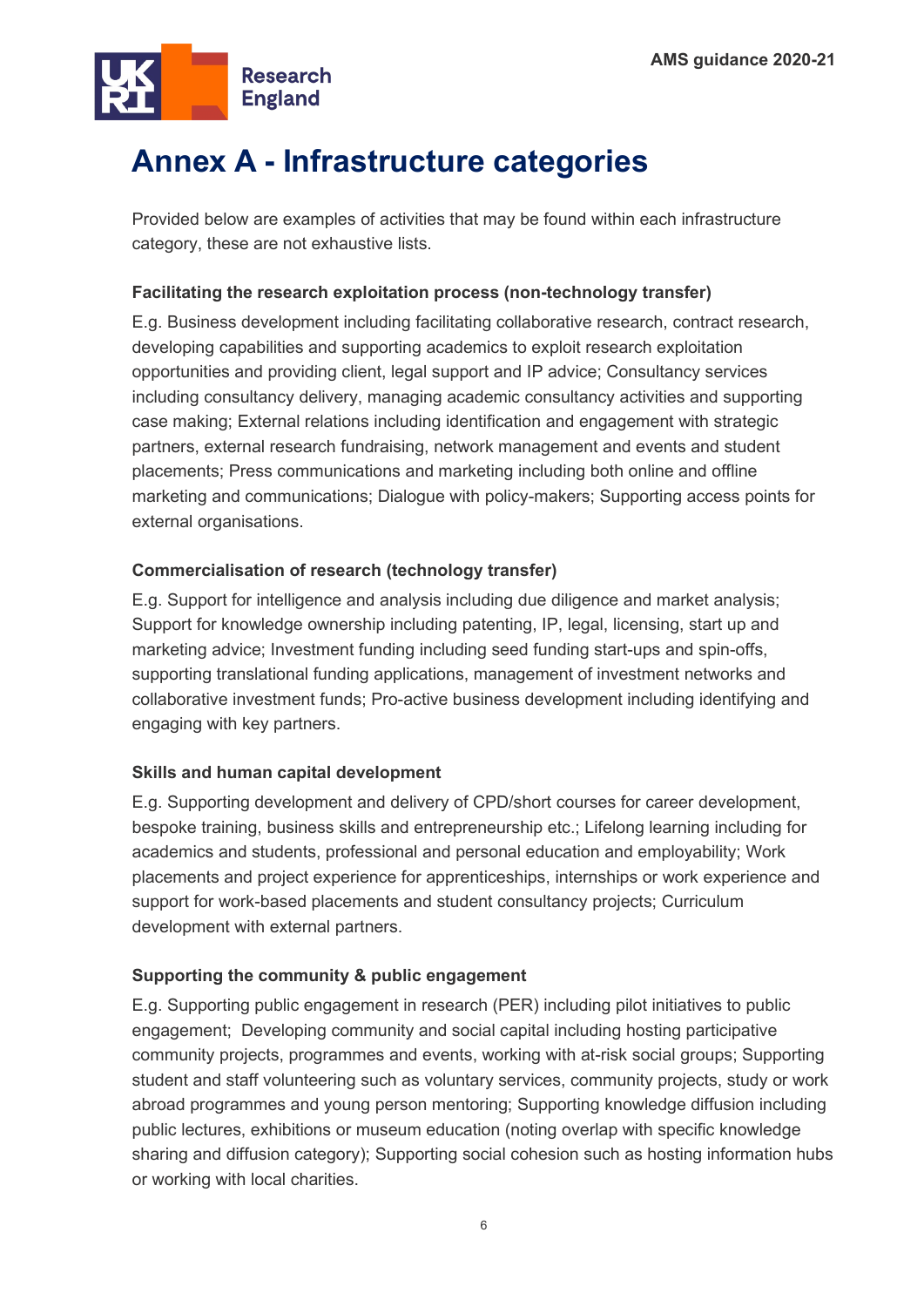

## **Knowledge sharing and diffusion**

E.g. Facilitating engagement between academics and external organisations through meetings, conferences with external partners, networking events, award ceremonies and academic/business staff exchanges; Formation and management of alumni networks including mentoring/coaching services on employability, entrepreneurship and research commercialisation or management of investor/business angel networks and associated competitions; Support of engagement with KE professional network activity such as staff placements and exchanges.

### **Enterprise and entrepreneurship**

E.g. Enterprise and entrepreneurship training for academics and students, including support for staff engagement in enterprise, enterprise-related careers advice to students, social enterprise and entrepreneurs in residence.

## **Exploiting the physical assets of the HEI**

E.g. Support for science parks including managing specialist facilities, providing value-added services for established firms and marketing and media activity; Providing start-up or entrepreneurship support including leasing flexible spaces, providing value-added services for start-ups, virtual incubation services and accelerator schemes; Supporting business enabling facilities including managing specialist equipment and specialist spaces with associated support services to support other KE activity.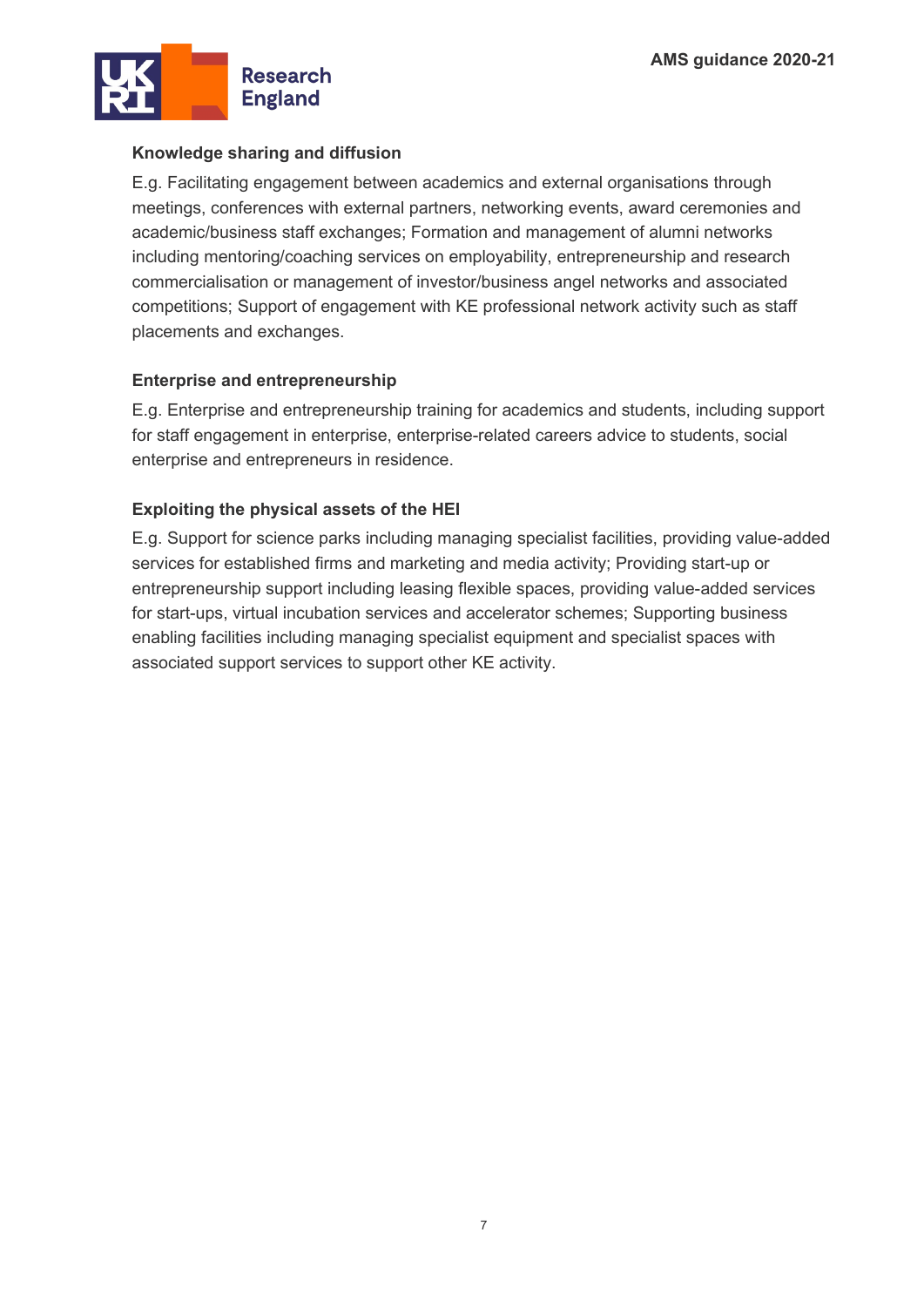

# **Annex B – Financial reporting worked examples**

### **Worked example – reporting a resolved underspend**

In the worked example shown at Figure 1, the HEI had previously reported a £34k underspend in their 2019-20 return. As agreed in advance with Research England they resolved the underspend early in the following year and have reflected this in the reported spend for 2020-21.

#### **Figure 1 – Example showing how to report resolving a previous underspend.**

*(NB infrastructure categories with the % breakdowns have been removed from this example for simplicity.)*

#### **Table B Use of 2020-21 HEIF allocation for University of Poppleton**

UKPRN: 99999999

*Note: All monies should be returned in units of £1,000, rounded to the nearest £1,000*

| <b>Breakdown by expenditure</b><br>category                                                                                              | <b>Breakdown by infrastructure</b><br>category | 2019-20 | 2020-21 |  |
|------------------------------------------------------------------------------------------------------------------------------------------|------------------------------------------------|---------|---------|--|
| <b>Ai. Total HEIF Allocation</b>                                                                                                         |                                                | 2,000   | 2,000   |  |
| Aii. Total funds used (£000s)                                                                                                            |                                                | 1,966   | 2,034   |  |
| Of your total allocation, how much has been allocated to the following types of expenditure (the sum of B,<br>C and D should equal Aii): |                                                |         |         |  |
| <b>B. Dedicated KE staff</b>                                                                                                             | <b>Funds used (£000s)</b>                      | 957     | 1,210   |  |
| Infrastructure breakdown categories removed for simplicity in this<br>example                                                            |                                                | 100%    | 100%    |  |
| C. Academic staff KE activity<br>(including buying out academic<br>time to engage in KE)                                                 | Funds used (£000s)                             | 571     | 564     |  |
| Infrastructure breakdown categories removed for simplicity in this<br>example                                                            |                                                | 100%    | 100%    |  |
| D. Other costs and initiatives                                                                                                           | <b>Funds used (£000s)</b>                      | 438     | 260     |  |
| Infrastructure breakdown categories removed for simplicity in this<br>example                                                            |                                                | 100%    | 100%    |  |
| Total funds used (£000s)                                                                                                                 |                                                | 1,966   | 2,034   |  |